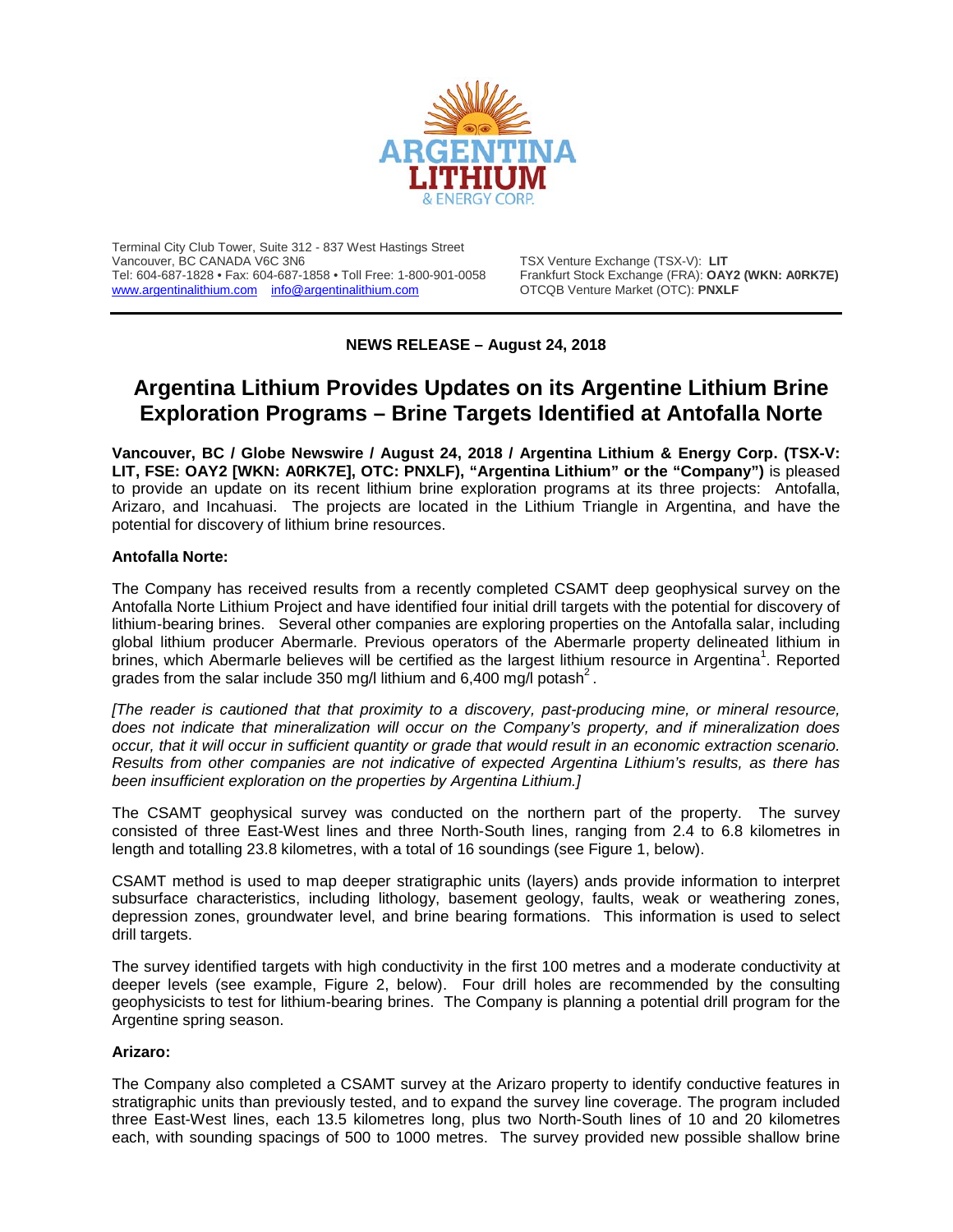targets but no significant targets were identified at depths below the 2017 drilling program. The Company is evaluating the appropriate next program for the Project.

# *CSAMT Survey Methodology*

The surveys were completed by the technical staff of the independent geophysical company "GEC" using the STRATAGEM EH-4 equipment which provides high-resolution two-dimensional images of geologic structures by detecting and mapping variations in subsurface conductivity / resistivity. STRATAGEM EH-4 uses the magnetotelluric (MT) method to measure subsurface conductivity. The magnetotelluric method is based on the fact that the ratio of the magnetic to electric fields (known as the impedance) at a given frequency is constant for a constant resistivity. Natural signal sources, such as lightning activity, can be measured to determine this ratio. Unfortunately, natural signals are sometimes not available at the time, frequency, and amplitudes needed. Stratagem's hybrid-source technique helps overcome this problem. Hybrid source uses a combination of natural MT signals and man-made transmitter signals. Any available natural background signals are used in the entire frequency band while the STRATAGEM transmitter is used to provide additional high-frequency signals in the range of 1 k Hz to 70 k Hz where natural signals are weak.

#### **Incahuasi:**

The Company has completed its previously announced initial drill program at the Incahuasi salar. The program included four vertical diamond drill holes totalling 878 metres. The holes were located based on the results of a Vertical Electrical geophysical survey (VES), along 12 kilometres parallel to the long axis of the salar (see Table 1 and Figure 3, below). Halite and deeper clastic sediments were cored in all holes. All four holes encountered lithium-bearing brines, mainly in sand and gravel units located throughout the holes. Lithium values from the brine samples were modest but fairly consistent, averaging 109 mg/L for all 54 samples collected and analyzed. Results are summarized in Table 2. Argentina Lithium is continuing to evaluate the data obtained to date from the geophysical, surface sampling and drilling programs to enhance its understanding of the hydrogeological aspects of the Incahuasi salar in order to focus future work on identifying sub-domains with higher lithium grades.

| Hole            | <b>Easting</b> | <b>Northing</b> | <b>Azimuth</b> | <b>Dip</b> | Total Depth |
|-----------------|----------------|-----------------|----------------|------------|-------------|
| <b>DDH-I-01</b> | 2630722        | 7080445         | 0              | -90        | 300         |
| <b>DDH-I-02</b> | 2632736        | 7086486         | 0              | -90        | 190         |
| <b>DDH-I-03</b> | 2633213        | 7080615         | 0              | -90        | 264.5       |
| <b>DDH-I-04</b> | 2632155        | 7075025         | 0              | -90        | 123.5       |

**Table 1. Locations of Drill Holes, Incahuasi Project**

|  | Table 2. Incahuasi Average Results of Drill Holes 1 to 4 |  |  |  |  |  |  |  |
|--|----------------------------------------------------------|--|--|--|--|--|--|--|
|--|----------------------------------------------------------|--|--|--|--|--|--|--|

|         | Lithium (mg/L) | Potassium (mg/L) | Magnesium (mg/L) |
|---------|----------------|------------------|------------------|
| Maximum | 141            | 9,169            | 18,927           |
| Minimum | 10             | 562              | 1,280            |
| Average | 109            | 6,718            | 13,689           |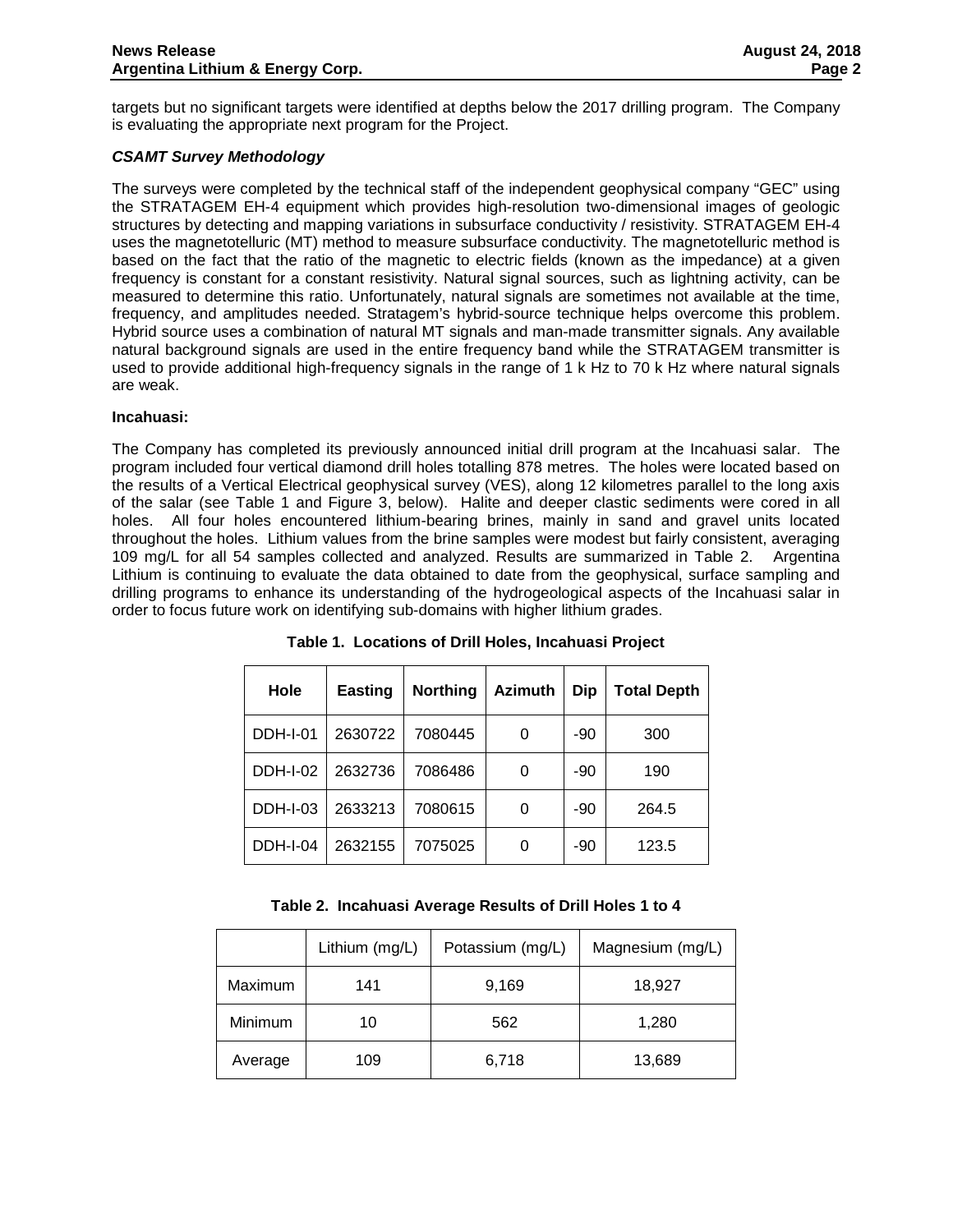### *Drilling Methodology & QA/QC*

Drilling was carried out by AGV Falcon Drilling S.R.L. using a diamond drill rig recovering HQ core. As the drill holes were all vertical and sedimentary strata in the salars is horizontal, all samples are believed to approximate true thickness. Samples were collected with a double packer. This method allows the collection of samples at specific depths while sealing the hole at the bottom and at the top of the sample.

All samples were collected in hard white plastic 1 litre bottles with samples numbers clearly identified. The samples were sent to the Alex Stewart Argentina S.A laboratory in Mendoza, Argentina ("Alex Stewart"), an ISO 9001:2008 certified laboratory, with ISO 17025:2005 certification for the analysis of lithium and potassium. Alex Stewart employed Inductively Coupled Plasma Optical Emission Spectrometry ("ICP-OES") as the analytical technique for the primary constituents of interest, including: boron, calcium, potassium, lithium, magnesium and sulphur. Measurements in the field included pH, conductivity, temperature and density. The laboratory took the same measurements and they were consistent with the field data. A duplicate set of samples with different numbering was sent to the Alex Stewart NOA laboratory in Jujuy. The Mendoza lab results were on average higher than the Jujuy lab results, (~8% higher in Lithium) however due to the overall low levels of lithium in the samples the Company is not investigating the difference at this time.

#### **About the Antofalla Norte Project**

Argentina Lithium has applied for 100% interest in approximately 9,000 hectares of mining claims in the north end of the Salar de Antofalla and entered into an option agreement to earn a 100% interest in three additional adjacent properties totaling over 5,300 hectares. The Salar de Antofalla is approximately 150 kilometres long and 5-7 kilometres wide, and is located at 3,900 metres elevation. The salar is accessed by Provincial highway 43 and unpaved roads, with the small town of Antofalla approximately 50 kilometres to the south and the city of Salta approximately 500 kilometres away. The geological environment at the Salar de Antofalla is similar to other salars in the Puna region where lithium and potash are found. Several other companies are exploring properties on the salar, including global lithium producer Abermarle.

#### **About the Arizaro Project**

The Company holds, or has under application, over 13,000 hectares, and has the option to earn a 100% interest in an additional 20,500 hectares on the Arizaro Salar, the largest in Argentina and third largest in the "Lithium Triangle". The Arizaro Salar benefits from a strategic location for infrastructure, including: a railway that connects to the deep water port of Antofagasta; nearby advanced mining projects that are expected to bring significant development of access routes and power; and the availability of water for development.

#### **About the Incahuasi Project**

The Incahuasi Brine Project includes 100% interest in 25,500 hectares covering the entire Salar de Incahuasi in the northwest of Catamarca Province, in the southern half of the "Lithium Triangle". Access to the Incahuasi salar is by gravel road, approximately 34 kilometres southwest from the town of Antofagasta de la Sierra. The geological environment at Incahuasi is similar to other salars in the Puna region where lithium and potash are found.

#### **Qualified Person**

The work programs at the Antofalla Norte and Incahuasi Projects were undertaken under the supervision of David Terry, Ph.D., P.Geo., a Director of the Company and a Qualified Person as defined in National Instrument 43-101. The contents of this news release have been reviewed and approved by Dr. Terry.

For additional information on the projects please see the Company website [www.argentinalithium.com](http://www.argentinalithium.com/) .

ON BEHALF OF THE BOARD

\_\_\_\_\_\_\_\_\_\_\_\_\_\_\_\_\_\_\_\_\_\_\_\_\_\_\_\_\_\_\_\_\_\_\_\_\_

*"Nikolaos Cacos"*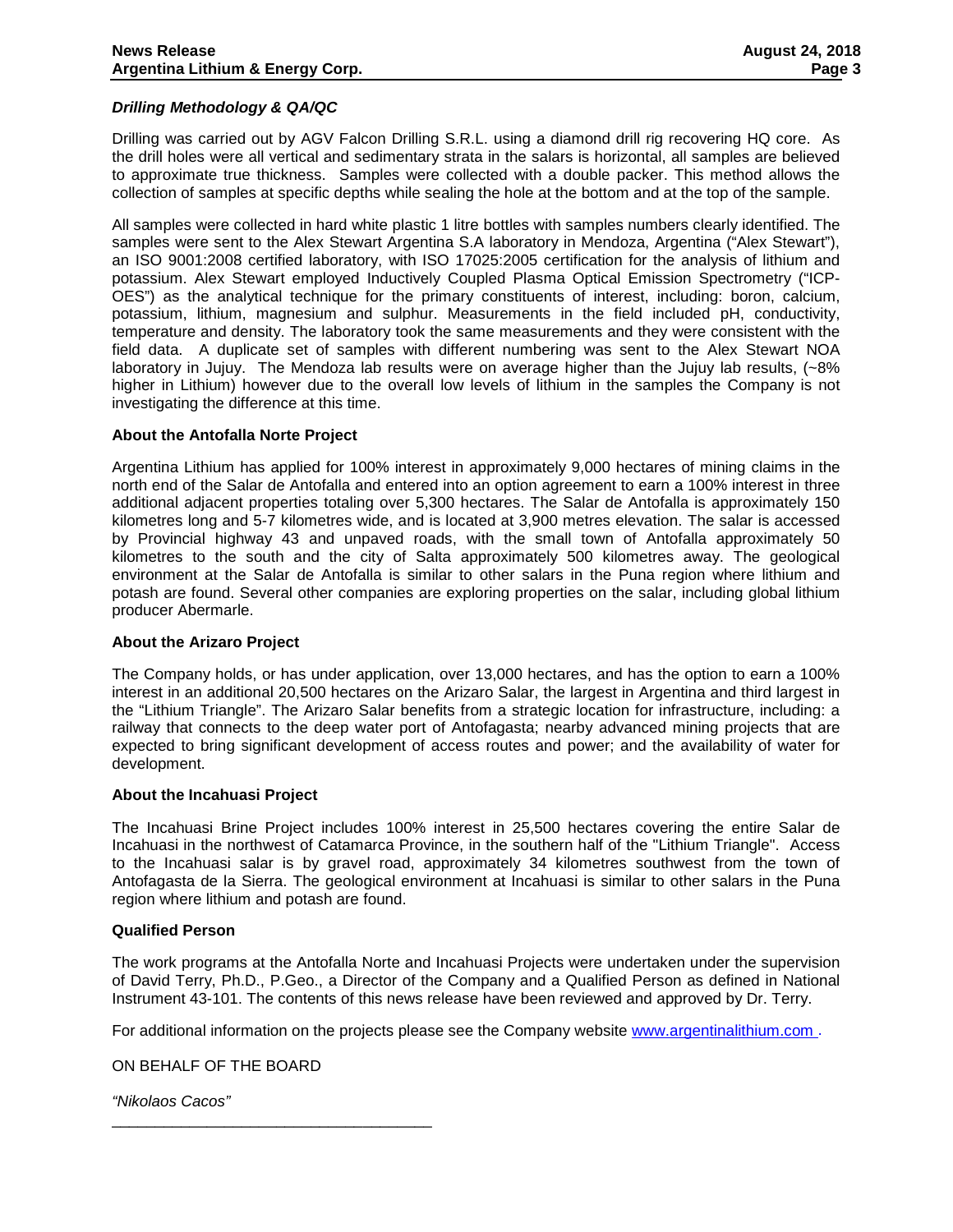Nikolaos Cacos, President, CEO and Director

For further information please contact: Corporate Communications Tel: 1-604-687-1828 Toll-Free: 1-800-901-0058 Email: [info@argentinalithium.com](mailto:info@argentinalithium.com)



*Neither TSX Venture Exchange nor its Regulation Services Provider (as that term is defined in policies of the TSX Venture Exchange) accepts responsibility for the adequacy or accuracy of this release.* 

*This news release may contain forward-looking statements. Forward-looking statements address future events and conditions and therefore involve inherent risks and uncertainties. Actual results may differ materially from those currently anticipated in such statements. Readers are encouraged to refer to the Company's public disclosure documents for a more detailed discussion of factors that may impact expected future results. The Company undertakes no obligation to publicly update or revise any forward-looking statements. We advise U.S. investors that the SEC's mining guidelines strictly prohibit information of this type in documents filed with the SEC. U.S. investors are cautioned that mineral deposits on adjacent properties are not indicative of mineral deposits on our properties.*

*<sup>1</sup> Albermarle September 12, 2016 News Release; http://investors.albemarle.com accessed 3/5/18. <sup>2</sup> https://roskill.com/news/lithium-albemarle-expands-argentina/ accessed 3/5/18*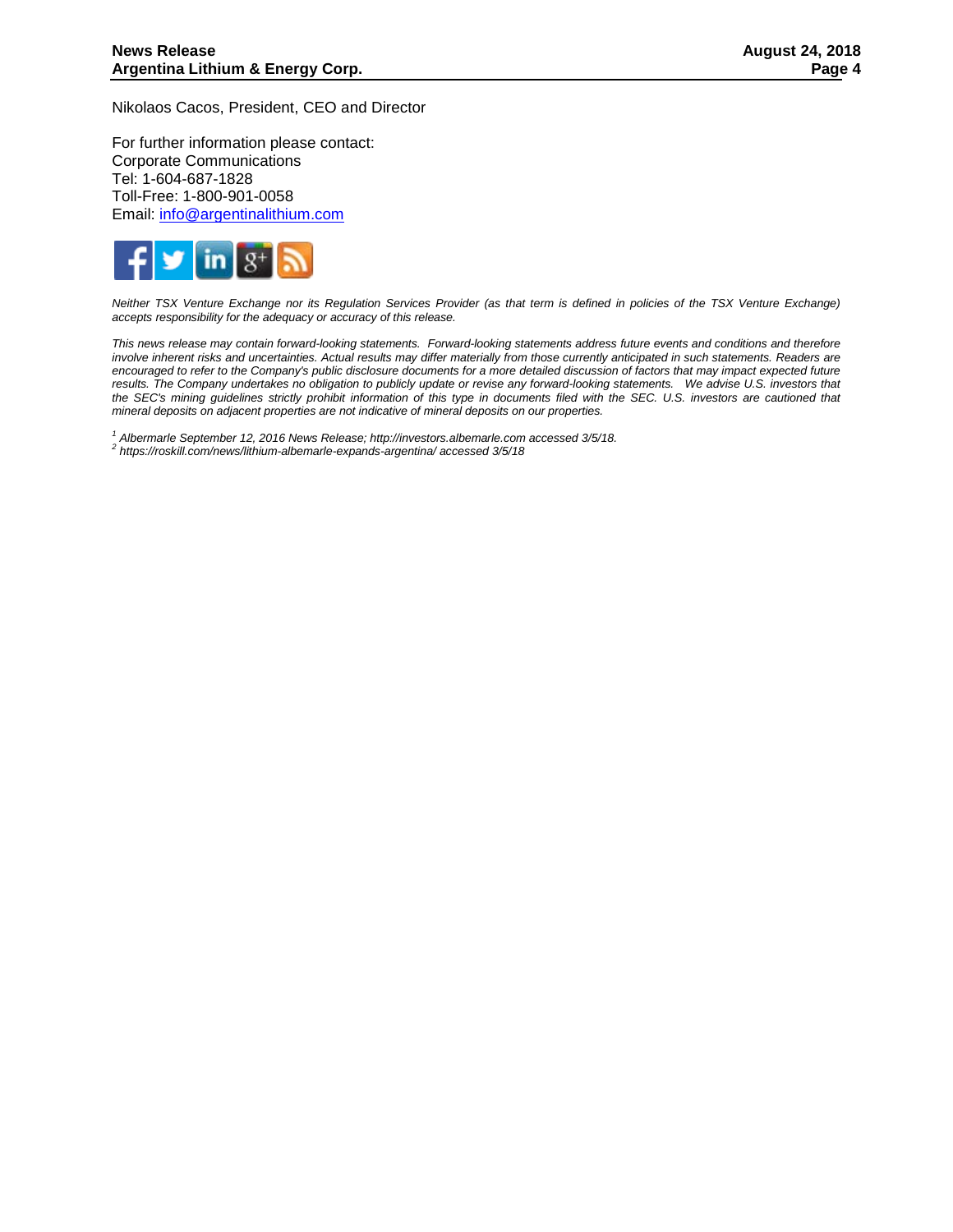

**Figure 1. Antofalla Norte CSAMT Survey lines and Proposed Drill Holes**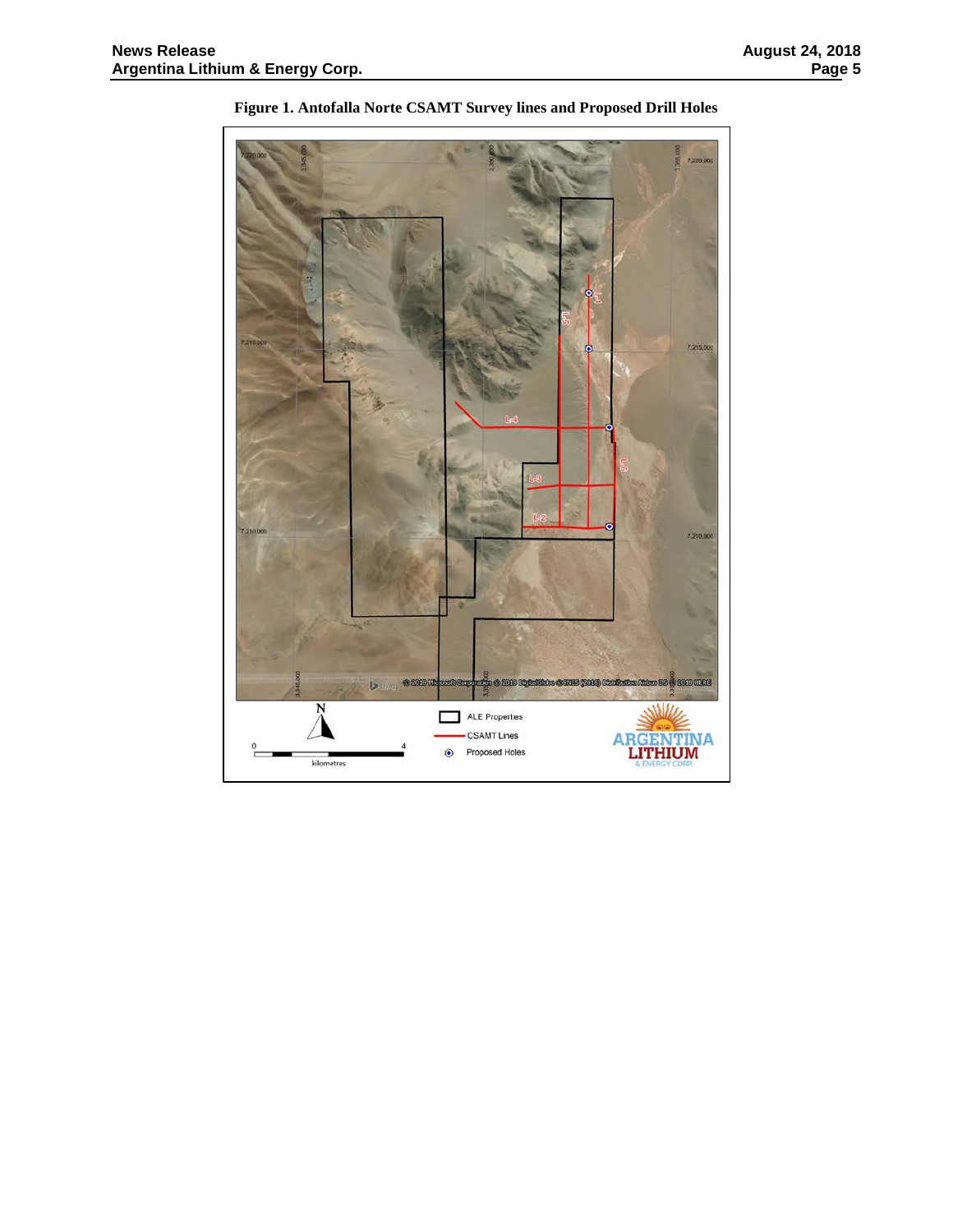# **Figure 2. CSAMT Results Line 4**